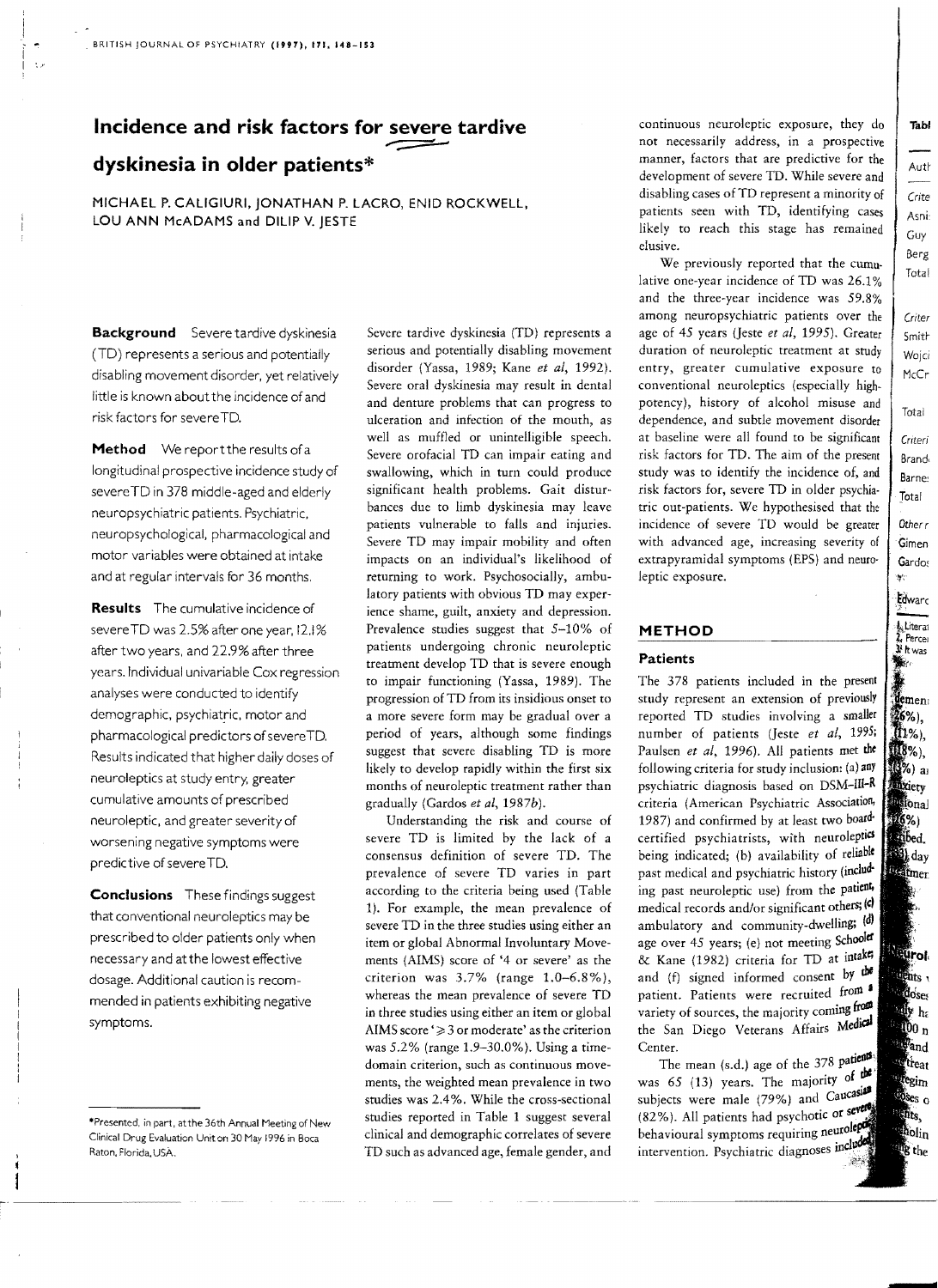| Published studies of prevalence and associations of severe TD'<br>fable i |     |                  |                                                              |                                                                     |  |  |  |  |  |
|---------------------------------------------------------------------------|-----|------------------|--------------------------------------------------------------|---------------------------------------------------------------------|--|--|--|--|--|
| Authors                                                                   | n   | % severe $TD^2$  | Severe TD criterion                                          | Risk factors <sup>3</sup>                                           |  |  |  |  |  |
| Criterion for defining severe TD: AIMS global score or any item $\geq 3$  |     |                  |                                                              |                                                                     |  |  |  |  |  |
| Asnis et al (1977)                                                        | 69  | 4.3              | AIMS global score $\geq 3$                                   | Edentulous state                                                    |  |  |  |  |  |
| Guy et al (1986)                                                          | 739 | 1.9              | AIMS global score $\geq 3$                                   | Not specified                                                       |  |  |  |  |  |
| Bergen et al (1989)                                                       | 0   | 30.0             | Any AIMS item score ≥3                                       | Not specified                                                       |  |  |  |  |  |
| 1otal                                                                     | 909 | 5.2              |                                                              |                                                                     |  |  |  |  |  |
| Criterion for defining severe TD: AIMS global score or any item=4         |     |                  |                                                              |                                                                     |  |  |  |  |  |
| Smith et al (1979)                                                        | 293 | 6, 8             | Any AIMS item score=4                                        | Advanced age, female gender                                         |  |  |  |  |  |
| Wojcik et al (1980)                                                       | 210 | $\overline{1.0}$ | AIMS global score=4                                          | Advanced age                                                        |  |  |  |  |  |
| McCreadie et al (1982)                                                    | 117 | 1.0              | AIMS global score=4                                          | Advanced age, in-patient status, negative<br>symptoms               |  |  |  |  |  |
| Total                                                                     | 620 | 3.7              |                                                              |                                                                     |  |  |  |  |  |
| Criterion for defining severe TD: continuous movements                    |     |                  |                                                              |                                                                     |  |  |  |  |  |
| Brandon et al (1971)                                                      | 910 | 1.5              | Continuous movements                                         | Advanced age, female gender                                         |  |  |  |  |  |
| Barnes et al (1983)                                                       | 88  | 11.4             | Continuous movements                                         | Advanced age, akathisia                                             |  |  |  |  |  |
| Total                                                                     | 998 | 2,4              |                                                              |                                                                     |  |  |  |  |  |
| Other miscellaneous criteria                                              |     |                  |                                                              |                                                                     |  |  |  |  |  |
| Gimenez-Roldan et al (1985)                                               | 3   | All              | Any AIMS item score=4                                        | Advanced age, female gender                                         |  |  |  |  |  |
| Gardos et al (1987a,b)                                                    | 19  | All              | Patients with subjective distress or<br>impaired functioning | Rapid onset, continuous neuroleptic<br>exposure, affective disorder |  |  |  |  |  |
| Edwards (1970)                                                            | 184 | 8.7              | Unspecified                                                  | 'Organic' diagnosis                                                 |  |  |  |  |  |

I. Literature review obtained from a computerised literature search witn severeTO as the key search word.

2. Percentage of study patients with severe TD is indicated only if patients with severe TD were differentiated from patients without TD as well as those with milder forms of TD.

3. It was difficult, in some instances, to differentiate risk factors per taining toTD in general, compared with those pertaining specifically to severeTD.

dementia (mostly Alzheimer's disease, 26%), other organic mental syndromes (11%), schizophrenia (26%), mood disorder (18%), psychosis not otherwise specified (3%) and other mixed diagnoses including anxiety disorders, adjustment disorder, delusional disorder and susbtance misuse 116%) for which neuroleptics were prescribed. Subjects had received a mean 39 (33) days of cumulative lifetime neuroleptic treatment before enrolment into the study.

### **Neuroleptic treatment**

Patients were mostly treated with relatively low doses of conventional neuroleptics (commonly haloperidol 1-3 mg, or thioridazine 10-100 mg per day). Moderate to severe acute and sub-acute neuroleptic-induced EPS were treated with appropriate antiparkinsonism regimens (usually benzotropine mesylate at doses of 2 mg/day or less). Only 16% of patients, however, required concomitant anticholinergic medication at some time during the study.

#### **Assessments**

Comprehensive details of specific research assessments performed have been described elsewhere (Jeste et al, 1995) but will be briefly reviewed here. At study entry, each patient underwent an initial assessment consisting of:

- (a) A comprehensive neuropsychiatric and medical examination.
- (b) Collection of pertinent demographic information such as age, duration of neuropsychiatric illness, gender and ethnicity.
- (c) Review of pharmacological history, including current and cumulative lifetime exposure to neuroleptic medication defined as the estimated cumulative previous neuroleptic exposure scaled in mg chlorpromazine equivalent. This was computed by multiplying the average daily neuroleptic dose by duration of treatment at that dose. We recognise that partial non-compliance on the part of some patients may have compromised our estimate of lifetime neuroleptic exposure. However, since most of our

patients had relatively short periods (mean 39 days) of prior treatment with neuroleptics, we could compute the total amount with some confidence.

- (d) Administration of standardised psychiatric rating scales such as the Brief Psychiatric Rating Scale (BPRS; Overall & Gorham, 1962), the Hamilton Depression Rating Scale (HAM-D; Hamilton, 1967) and the Mini-Mental State Examination (MMSE; Folstein *et ai,* 1975).
- (e) Standardised clinical and instrumental motor assessments consisting of the Simpson-Angus' Scale for early EPS (SAEPS; Simpson & Angus, 1970) and a battery of instrumental assessments for measuring postural tremor, bradykinesia and rigidity (Caligiuri *et ai,* 1991). Postural tremor of the upper extremity and hand was quantified using measures of force instability. Bradykinesia was evaluated by measuring the peak instantaneous velocity associated with simple ballistic movements of the wrists. Rigidity was assessed by quantifying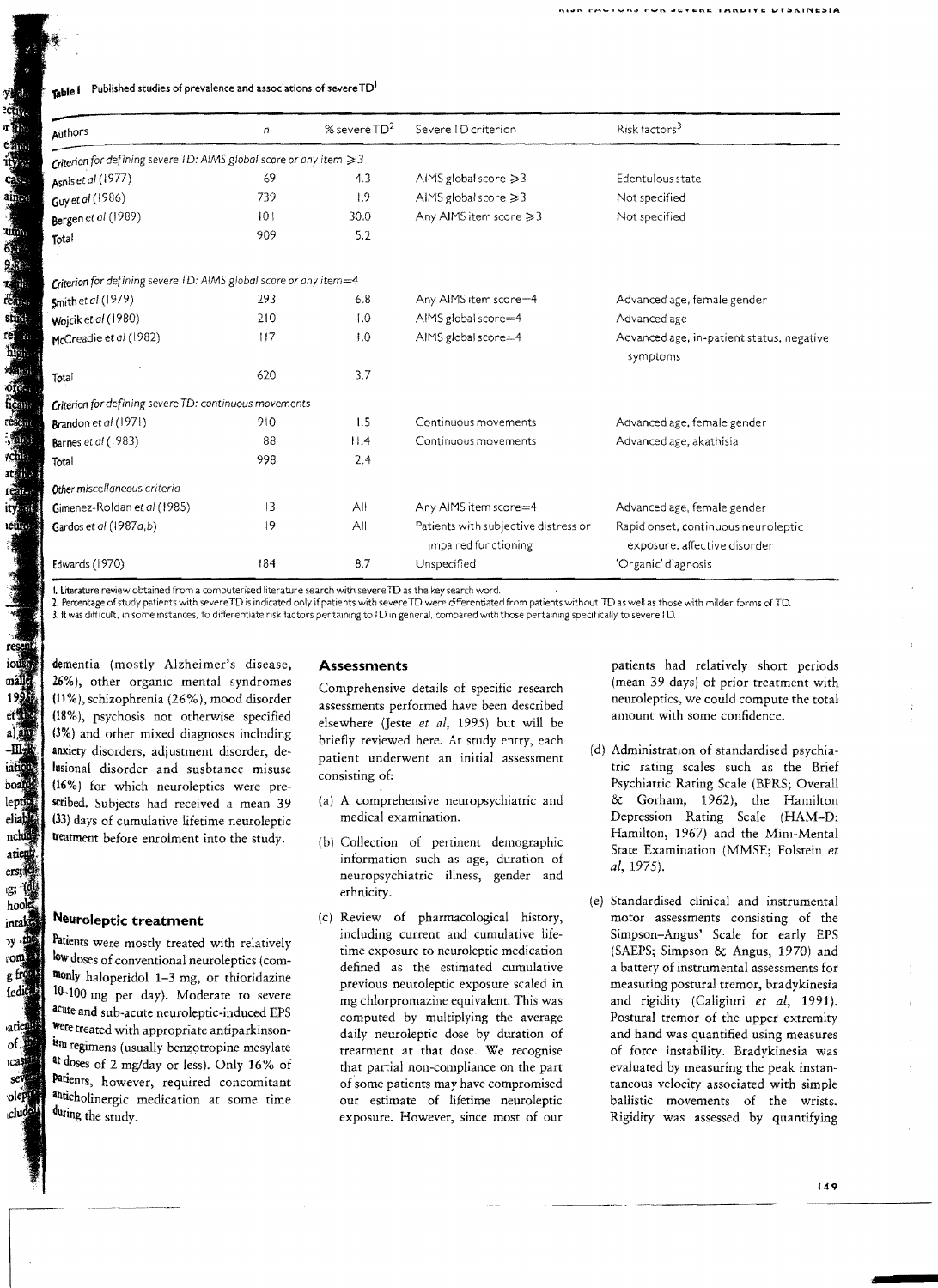abnormality in wrist muscle tone (i.e. stiffness) .

Patients were followed for up to 36 months at regular intervals beginning at one and three months post-intake and continuing every three months thereafter. The follow-up assessments were similar to those conducted at study entry. All the rating scales and standardised assessments were completed by non-treatment team personnel who were kept 'blind' to other clinical information.

#### **Operational criteria for severeTO**

Diagnosis of neuroleptic-induced TD was based on DSM-III-R criteria. Additionally a patient had to score at least 3 on the AIMS global severity item to meet our operational criteria for severe TD. No standard definition of severe TD exists at this time. We chose this criterion because inspection of the distribution of total AIMS scores revealed a distinct subgroup of 31 patients with a score of at least 3 on the global severity item (item 8) of the AIMS. The mean total AIMS score for the 31 patients who met criteria for moderate to severe TD was 11.35 (2.56). These criteria for severe TD are consistent with those in several of the studies reviewed in Table 1. High interrater reliability (in traclass correlation coefficient  $> 0.84$ ) was maintained for the AIMS using standardised video-tapes with expert consultation.

#### I **Statistical analyses**

Our analysis strategy involved several simple and complex variable types with the hazard condition being onset of severe TD, while using two main methods of analysis. hazard condition being onset of severe TD, while using two main methods of analysis. Actuarial life table survival analysis was Actuarial life table survival analysis was<br>employed to determine the cumulative incidence of severe TD (Cutler & Ederer, 1958). Cox regression analysis was used to investigate risk factors individually for the occurrence of severe TD. Three separate Cox regression analyses were performed by varying the dichotomous dependent variable: (a) *v.* all other outcomes; (b) severe TD  $\nu$ . no TD; and (c) severe TD  $\nu$ . non-severe TD. All the statistical analyses were performed using BMDP software (Dixon, 1992).

#### **Predictor variables**

Data collected through the research assessments described above were considered potential predictor variables (risk factors). Potential predictor variables for severe TD were considered to be either fixed *(f)* or time-dependent  $(t)$  covariates. The values of fixed covariates were those variables that did not change from those observed at baseline. Fixed covariates included: age at study entry, duration of neuropsychiatric illness, gender, education, ethnicity (Caucasian *v.* non-Caucasian), history of alcohol misuse or dependence, history of diabetes mellitus and history of smoking. Additionally, the duration of prior neuroleptic use and the daily neuroleptic dose at study entry were also treated as  $(f)$  covariates.

Time-dependent covariates were the variables that were reassessed at subsequent research visits and could change as a function of the follow-up time (e.g. MMSE total). With the exception of the cumulative neuroleptic amount, (t) variables were evaluated repeatedly from baseline to one visit prior to the most recent visit for cases without severe TD (i.e. drop-outs and censored cases), or to one visit prior to the visit when severe TD was diagnosed. These 'one-visit-back' variables included: MMSE total, BPRS subscale scores for depression, disorganisation, hostility and negative symptoms, HAM-D total, SAEPS total and instrumental assessments of postural tremor, bradykinesia and rigidity. For example, to estimate the risk of severe TD at the ninemonth visit, we used a patient's MMSE total at the six-month visit as the one-visit-back (t) MMSE covariate.

Cumulative neuroleptic exposure was treated as a changing contemporary (t) covariate. The cumulative neuroleptic amount was evaluated repeatedly from study entry to the month of the hazard condition being predicted or to the last visit (in cases that did not develop severe TD). Thus, to estimate the risk of severe TD at the nine-month visit, we used a patient's total lifetime amount of neuroleptics received until the nine-month visit as the contemporary (t) covariate.

The neuroleptic variables had extremely large ranges and highly skewed distributions, and were transformed via base 10 logarithmic function in order to obtain useful beta coefficients.

#### **RESULTS**

#### **Incidence of severe TD**

The cumulative proportion (with 95% confidence interval) of all enrolled patients developing severe TD was 2.5% (0.5-4.5%) after one year, 12.1% (6.7-17.5%) after



I

Fig. I Cumulative incidence curve for severe tardive dyskinesia onset, with 95% confidence intervals (total **1 (t)**<br>n=378).

two years, and 22.9% (14.7-31.1%) after three years. Figure 1 shows the cumulative incidence curve for severe TD for the first three years.

#### **Risk factors**

Significant results of the Cox regression analyses on demographic, psychiatric, motor and pharmacological predictor variables are listed in Table 2. Greater cumulative lifetime neuroleptic amount was found to be 3 significant predictor of moderate-severe TD for analyses including only non-TD patients, only patients with mild-moderare TD, or patients with either condition (i.e. all three regression analyses). A higher amount of daily neuroleptic dose in mg chlor· promazine equivalent at study entry was a significant predictor of moderate-severe TD for the largest regression model only, in which 378 cases were included. Increased severity of negative symptoms from baseline to the last visit was a significant factor predicting moderate-severe TD for analyses involving patients without TD. Lastly, all increase in instrumentally derived movement velocity (bradykinesia) from baseline to the last visit was a significant predictor of moderate-severe TD for analyses involving patients without TD.

None of the demographic or clinical variables, or neuropsychological variables. including those we previously found to be predictive of at least mild TD (e.g. history of alcohol misuse or dependence), was found to predict the development of severe TD.

Statistical examinations of risk factors associated with the topography of severe TD (orofacial *v.* limb-truncal) were deemed feasible because of the relatively small number of cases meeting criteria for severe TD  $(n=31)$ . Inspection of the 31 individual

. The contract of the contract of  $\mathcal{L}$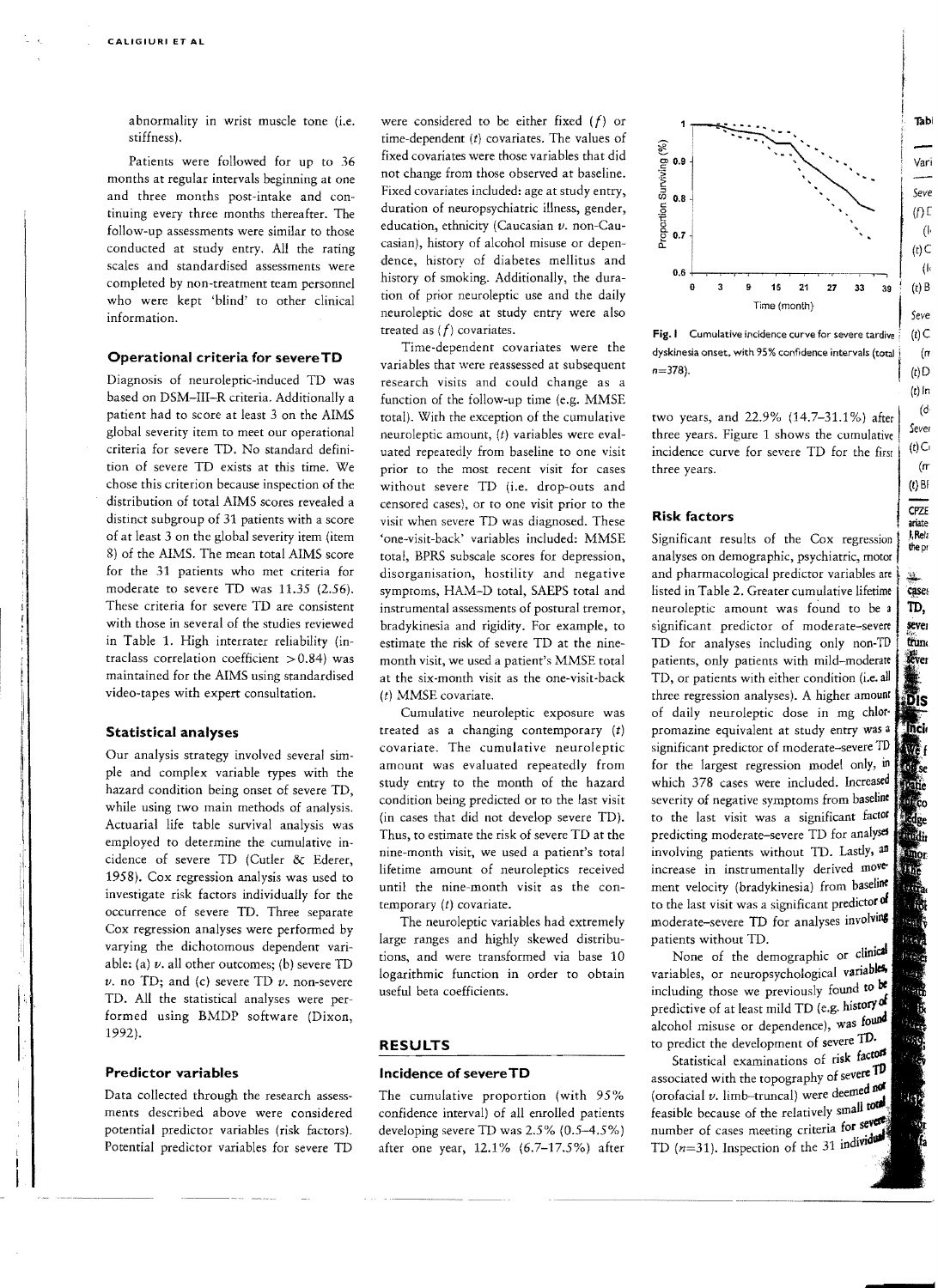| Variable name                                              |     | ь      | s.e.   | Relative risk <sup>1</sup> | P     |
|------------------------------------------------------------|-----|--------|--------|----------------------------|-------|
| Severe TD v. all other outcomes                            |     |        |        |                            |       |
| (f) Daily neuroleptic dose at study entry<br>(log mg CPZE) | 378 | 0.3581 | 0.1719 | 1.4306                     | 0.034 |
| (t) Cumulative neuroleptic exposure<br>(log mg CPZE)       | 378 | 0.3165 | 0.1460 | 1.3723                     | 0.031 |
| $(t)$ BPRS negative symptom subscale score                 | 319 | 0.1265 | 0.0537 | 1.1349                     | 0.018 |
| Severe TD v. no TD                                         |     |        |        |                            |       |
| (t) Cumulative neuroleptic exposure<br>$(mg$ CPZE)         | 173 | 0.3668 | 0.1724 | 1.4432                     | 0.035 |
| (t) Duration of neuroleptic exposure (days)                | 170 | 0.4366 | 0.1516 | 1.5474                     | 0.003 |
| (t) Instrumental movement velocity<br>(degrees per second) | 173 | 0.0015 | 0.0005 | 1,0001                     | 0.001 |
| Severe TD v. non-severe TD                                 |     |        |        |                            |       |
| (t) Cumulative neuroleptic exposure<br>$(mg$ CPZE)         |     | 0.2982 | 0.1407 | 1.3475                     | 0.035 |
| (t) BPRS negative symptoms subscale score                  | 137 | 0.1156 | 0.0595 | 1.1225                     | 0.049 |

CPZE, chlorpromazine equivalent; *b*, regression coefficient; s.e., standard error of regression coefficient; (f), fixed covariate; (t). time-dependent covariate.

I. Relative risk=natural antilog of *b* (e<sup>b</sup>). This is the estimated multiplicative change in the risk of severe TD when the value of the predictor is incre ased by I unit.

cases revealed that 23 (74.2%) had orofacial TD, one (3.2%) had limb-truncal TD, and seven (22.6%) had both orofacial and limbtruncal TD that met criteria for moderatesevere.

#### **DISCUSSON**

#### Incidence

We found a cumulative three-year incidence of severe TD of 22.9% among older outpatients treated with relatively low dosages of conventional neuroleptics. To our knowledge, this study represents the first longitudinal prospective study of severe TD among older neuropsychiatric out-patients. The average prevalence of severe TD extracted from the literature shown in Table 1, for studies employing TD criteria consistent with the present study, was 5.2%. This prevalence value is intermediare between the present cumulative incidence values after one year  $(2.5\%)$  and two years  $(12.1\%)$  of treatment. The prevalence rate is determined by both incidence and remission of TD. Overall, TD tends to fluctuate (Bergen *et ai,*  1989; Lacro *et at,* 1994), although the course of severe TD remains to be studied.

## Risk factors

A comparison of the commonly reported risk factors from Table 1 with those found

in the present study revealed one similarity and several important differences. Our finding of an increased risk associated with higher cumulative amounts of neuroleptics is consistent with the identification of 'continuous neuroleptic exposure' as a risk factor for severe TD in one of the studies listed in Table 1 (Gardos *et* ai, 1987a), as well as our previous paper on the overall risk of TD (Jeste *et al*, 1995). Length of neuroleptic exposure has been found to be a consistent factor related to increased prevalence of TD in general (Toenniessen *et at,*  1985). Improvement on our instrumental measure of bradykinesia was a significant predictor of moderate-severe TD only when studied against non-TD patients (see Table 2). Our results suggest that patients without TD exhibit either persistent bradykinesia or show no change in movement speed, whereas patients with severe TD improve on this measure over time. This suggests that extrapyramidal motor signs, such as bradykinesia, which relate to reduced dopaminergic state, may suppress or delay the emergence of significant TD.

While a number of the studies from Table 1 reported that advanced age was a risk factor for the prevalence of severe TD, we did not confirm this finding. This discrepancy may be explained on the basis of study design. Prevalence studies give values for the proportion of existing cases

from a cross-sectional patient sample, whereas the present incidence study yielded the proportion of new-onset cases of severe TD. Also, in the present study, patients under the age of 45 were excluded, causing both a shift upward in the average age and a reduced age range relative to other studies. An alternative explanation may be that the older patients in this study, that is, those over the age of 70 years, could tolerate only low-dose neuroleptic treatments which, according to our regression model, lowered the risk of developing severe TD.

The second discrepancy between the previous literature on severe TD and the present results pertained to gender. In three studies (Table 1), female gender was reported to be a risk factor for severe TD. In the present study consisting of mostly (79 %) male patients, we found that gender was not a risk factor for severe TD. In all of the a bove-mentioned three studies listed in Table 1, advanced age was also reported to be a risk factor. A greater number of women in the present study sample could possibly have revealed an interaction between older age and female gender in predisposing to severe TD.

The finding of the severity of negative symptoms as a risk factor for TD is consistent with a number of reports (McCreadie *et aI,* 1982; Waddington *et at,*  1985; Yuen *et aI,* 1996; Waddington & Youssef, 1996). It differs from the literature, however, in associating the development of severe TD with worsening of negative symptoms from baseline to the last visit. It is not known whether the increase in the negative symptoms over time was directly related to a greater cumulative amount of neuroleptic treatment, and if so, what the nature of this relationship was.

#### Limitations

The present study has several limitations. Firstly, despite rigorous attempts to obtain complete and accurate historical data from patients and family members, we cannot be certain that the medication histories reported to us were completely accurate. The possibility of at least partial non-compliance both before and during the study period cannot be eliminated. Secondly, we did not have a control group of non-neuroleptic-treated patients. Hence the possibility of spontaneous dyskinesia in some patients cannot be excluded. Thirdly, the observation that some postulated risk factors (e.g. diabetes mellitus) were not significant predictors of severe TD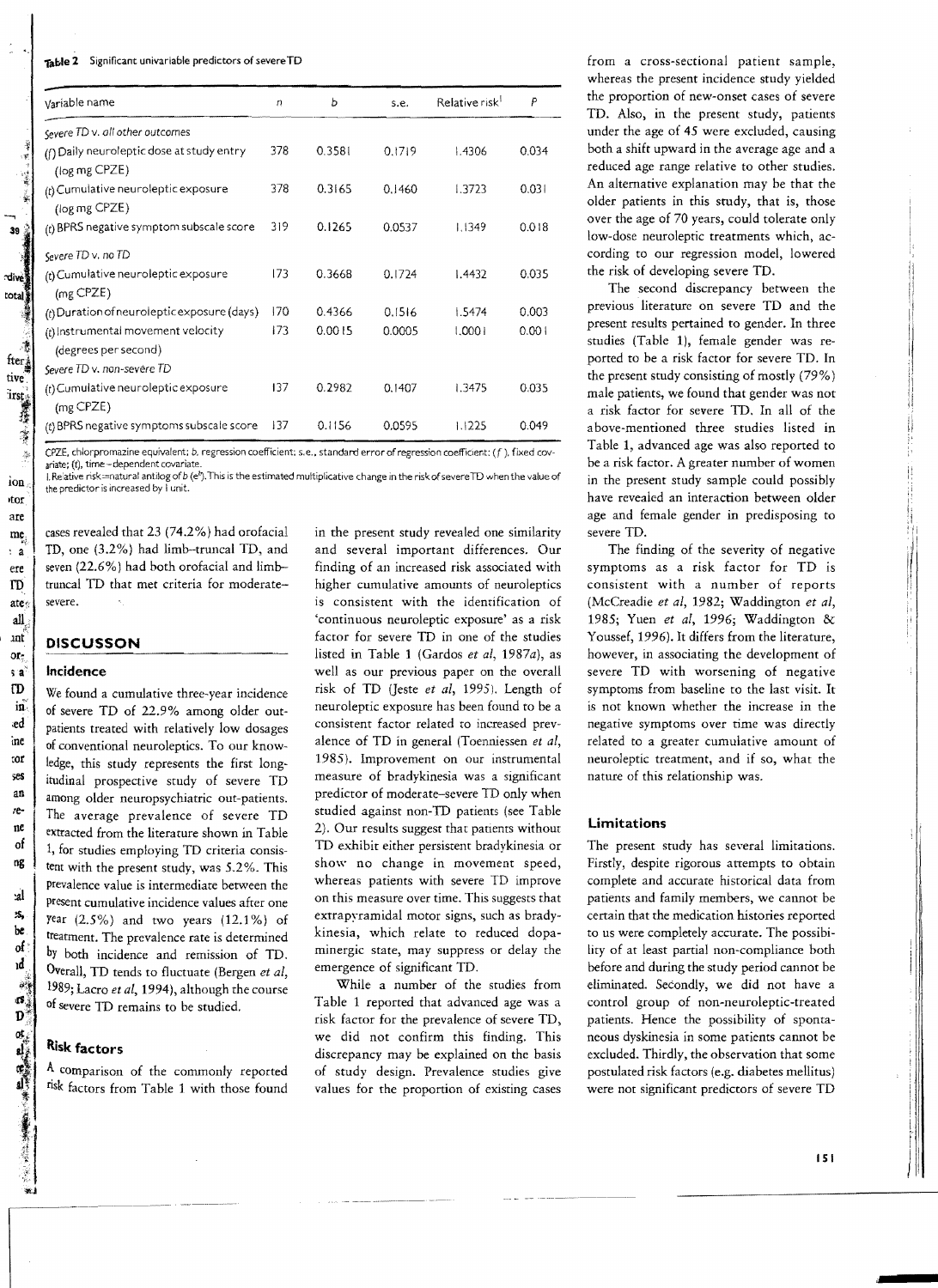could be due to the relatively small number of cases of severe TD. Our operational definition of severe TD differs from some of those reported in Table 1. It is possible that, to a certain extent, the risk factors for severe TD vary according to the defining criteria used. Finally, the  $(f)$  and  $(t)$  covariates we chose to study were recorded prior to the development of moderate-severe TD. We found that a significant change in negative symptoms preceded the development of moderatesevere TD; however, we do not know the time course of change in negative symptoms. It is possible that gradual worsening of negative symptoms could indicate a more 'progressive' nature of the relationship between negative symptoms and severe TD, as has been suggested for the relationship between cognitive dysfunction and TD (Waddington & Youssef, 1996).

In view of the possibility of a lower risk of TD with the newer atypical antipsychotics, these drugs may be preferred to the conventional neuroleptics, especially when worsening of negative symptoms is observed. At the present time, however, data are unavailable in the published literature on the incidence of TD with atypical antipsychotic medications in older patients.

#### ACKNOWLEDGEMENTS

This work was supported, in part. by NIMH grants MH43693. MH45131, MH4967i and MH45959, and the Department of Veterans Affairs.

#### REFERENCES

American Psychiatric A\$Sociadon (1987) *Diagnostic ond*  Statistical *Manual* Df Mental *Disorders* (3rd edn, revised) (DSM-III-R).Washington. DC: APA.

Asnis, G. M., Leopold, M. A., Duvoisin, R. C., et al (1977) A survey of tardive dyskinesia in psychiatric outpatients, American Journal of *Psychiatry.* 134. 1367-1370.

Barnes, T. R. E., Kidger, T. & Gore, S. M. (1983) Tardive dyskinesia: a 3-year follow-up study. Psychological Medicine, 13,  $71 - 81$ 

Bergen, J. A., Eyland, E. A., Campbell, J. A., et al (1989) The course of tardive dyskinesia inpatients on long-term neuroleptics. *British Journal of Psychiatry.* 154, 523-528.

Brandon, S., McClelland, H. A. & Protheroe, C. (1971) A study offacial dyskinesia in a mental hospital population. British *Journal* of *Psychiatry.* 118. 171-184.

Caligiuri, M. P., Lohr, J. B., Bracha, H. S., et al (1991) Clinical and instrumental assessment of neuroleptic-incuced parkinsonism in patients with tardive dyskinesia. Biological *Psychiatry.* 29, 139-148.

Cutler. s. J. & Ederer. F. (1958) Maximum utilization of the life table method in analyzing survival. Journal of Chronic Disorders. **8**, 669-712.

Dixon, W. J. (1992) BMDP Statistical Software Manual (vols I & 2). Berkeley, CA: University of California Press.

#### **CLINICAL IMPLICATIONS**

A 22.9% three-year cumulative incidence of severe TD among older neuropsychiatric out-patients represents a clinically significant problem.

Severe TD has a serious impact on the patient's psychosocial and cognitive functioning.

Clinicians providing treatment to elderly neuropsychiatric patients should restrict the prescription of conventional neuroleptics to only when necessary and at the lowest effective dose.

#### **LIMITATIONS**

Despite attempts to obtain complete and accurate historical data from patients and family members, we cannot be certain that the medication histories reported to us were completely accurate.

Our results may not generalise to patient populations under the age of 45 years, or to those consisting predominantly of women or of non-Caucasian patients.

We did not have a control group of non-neuroleptic-treated patients, and so the possibility of spontaneous dyskinesia in some patients cannot be excluded.

MICHAEL P. CALIGiURI. PhD, JONATHAN P. LACRO, Pharm 0, ENID ROCKWELL. MD. LOU ANN McADAMS, PhD, DILIP V. JESTE. MD, School of Medicine, University of California, San Diego, and Pharmacy Services of the Veterans Affairs Medical Center, San Diego, USA

Correspondence: Dr M. P. Caligiuri, Motor Function Laboratory (116AI), VA Medical Center, 3350 La Jolla Village Drive, San Diego, CA 92161, USA

(First received 27 August 1996, final revision 9 January 1997, accepted 15 January 1997)

Edwards, H. (1970) The significance of brain damage in persistent oral dyskinesia. British *Journal of Psychiatry*, 116. 271-275.

Folstein, M. F., Folstein, S. E. & McHugh, P. R. (1975) Mini-Mental State: A practical method for grading the cognitive state of patients for the clinician. *journal of Psychiatric Research,*  12,IB9-198.

Gardos, G., Cole, J. O., Salomon, M., et al (1987a) Clinical forms of severe tarelye dyskinesia. American journal of Psychiatry. **144.** 895-902.

..., Schniebolk, S., et al (1987b) Comparison of severe ard mild tardive dyskinesia: implications for etiology. *journol* of Clinical Psychiatry. 48. 359-362.

Gimenez-Roldan, S., Mateo, D. & Bartolome, P. (1985) Tardive dystonia and severe tardive dyskinesia: a comparison of risk factors and prognosis. Acta Psychiatrica Scandinavica, 44.417.

Guy, W., Ban.T. A. & Wilson,W. H. (1986) The prevalence of abnormal involuntary movements among chronic schizophrenics, International *Oin.ico!* Psychopharmacology. J. 134-144

Hamilton, M. (1967) Development of a rating scale *for*  primary depressive illness. British *Journol* of Social *and* Clinical *Psychology.* 6. 278-296.

**Jeste, D.V., Calgiuri, M. P., Paulsen, J. S., et al (1995)** Risko tardive dyskinesia in older patients: a prospective longitudina study of 266 patients. Archives of *General* Psychiatry. 51 756-765.

Kane, J. M., Jeste, D. V., Barnes, T. R. E., et al (1992) Tardie *Dyskinesia:* A *Task* Force *Report* ofthe *American Psycholtric*  Association. Washington, DC: APA.

Lacro, J. P., Gilbert, P. L., Paulsen, J. S., et al (1994) Early course of new~on5et tardive dyskinesia in older patients. Psychopharmacology Bulletin, 30, 187-191.

McCreadie, R. G.., Barron, E. T. & Winslow, G. S. (1981) The Nithsdale schizophrenia survey II: abnormal movements British *Journal* of *Psychiatry.* 140,537-590.

Overall, J. E. & Gorham, D. R. (1962) The Brief Psychiatrk Rilting Scale. Psychoiogical *Reports,* 10.799-812.

Paulsen, J. S., Caligiuri, M. P., Palmer, B., et al (1996) Risk factors for orofacial and IImbt;uncal tardive dyskinesia in *cJbd*  patients: a prospective longitudinal study. Psychophormacology 123.307-314.

Schooler, N. & Kane, J. M. (1982) Research diagnoses for tardive dyskinesia. Archives of *General Psychiotry.* 39,4S6-48T.

Simpson, G. M. & Angus, J.W. (1970) A rating scale for extrapyramidal side effects. *Acta Psychiatrica ScandinoyfcO*  \$upplementum, 212. 11-19.